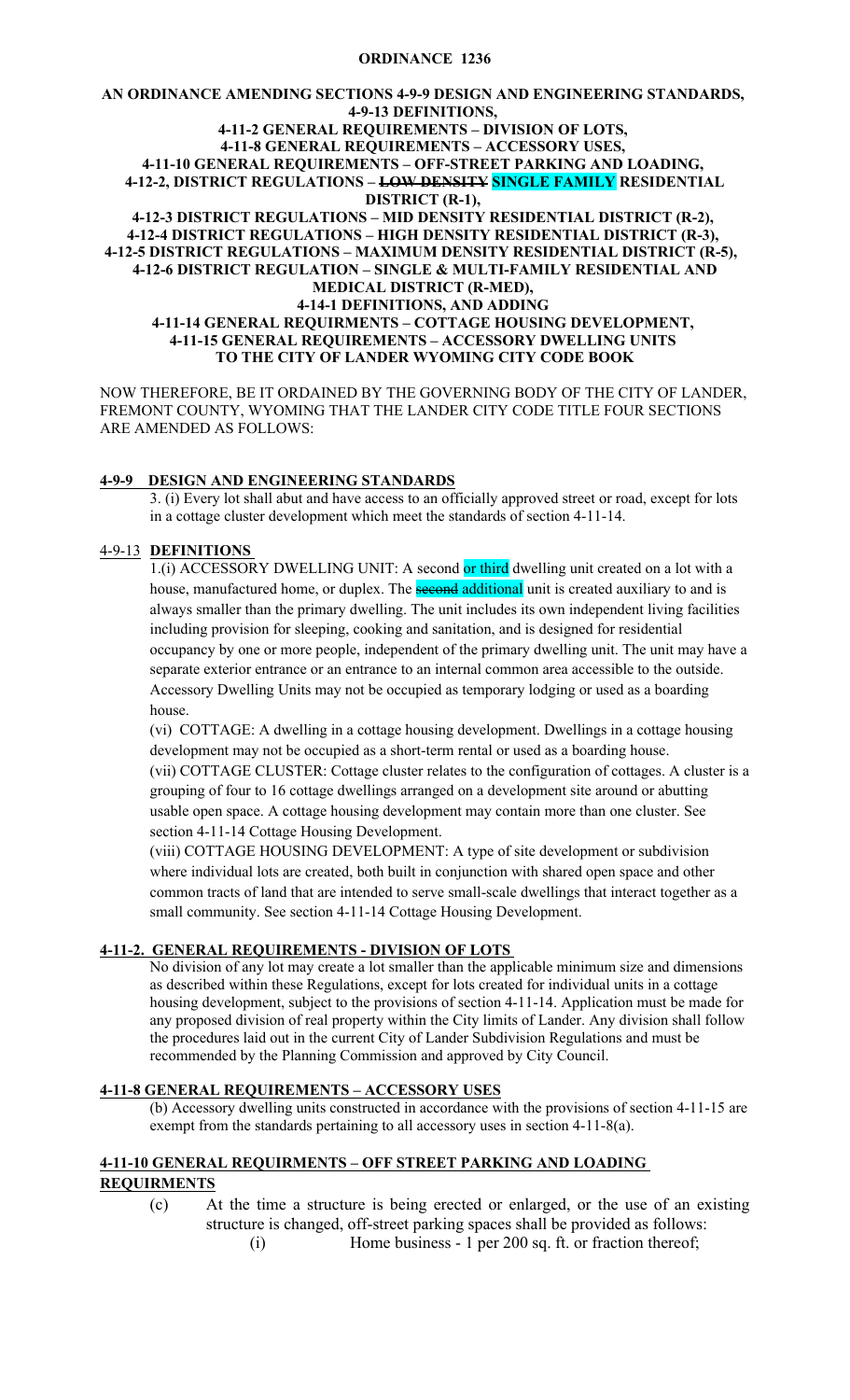(ii) Residences/Dwelling - There shall be provided off-street parking spaces described as follows (garage may be counted as a parking space):

- One Bedroom Residences: 1 spaces
- Two Bedroom Residences: 1.5 spaces
- Three Bedroom Residences: 1.75 spaces
- Four Bedrooms and Over: 2 spaces

| <b>Zone District</b>        | <b>Requirement</b>                                                                                                                                                                                       |
|-----------------------------|----------------------------------------------------------------------------------------------------------------------------------------------------------------------------------------------------------|
| GC                          | 0.5 spaces per dwelling unit                                                                                                                                                                             |
| $R-1$                       | One bedroom dwelling unit: 1 space<br>Two bedroom dwelling unit: 1.5 spaces<br>Three bedroom dwelling unit: 1.75 spaces<br>Four or more bedroom dwelling unit: 2 spaces                                  |
| All other zone<br>districts | <b>Accessory Dwelling Unit:</b><br>R-2 zone: 1 space per dwelling unit<br>All other zones: None required                                                                                                 |
|                             | All other dwelling units:<br>One bedroom dwelling unit: 0.75 spaces<br>Two bedroom dwelling unit: 1.25 spaces<br>Three bedroom dwelling unit: 1.5 spaces<br>Four or more bedroom dwelling unit: 2 spaces |

- (e) Credit for On-Street Parking.
	- (i) Applicability, a credit for on-street parking spaces is allowed in all zones except the R-1 and R-2 zones where no parking credits are allowed. Applicability, a credit for onstreet parking spaces is allowed in all zones except the R-1 and R-2 zones and for single-family dwellings in all other zones.
	-

(ii) Credit. The amount of off-street parking required may be reduced by one off-street parking space for every on-street parking space abutting the frontage of the development. The frontage is limited to one side of the property as determined by the location of the main entrance, pursuant to the definition of frontage in section  $4 - 14 - 1$ .

- (iii) On-street parking must follow the established or approved configuration of existing on-street parking, except that angled parking may be allowed for some streets, where permitted by the City. One on-street parking space shall be defined as follows:
	- (1) Parallel parking, each 24 feet of uninterrupted curb, where allowed.
	- (2) Forty-five-degree diagonal, each with 14 feet of curb, where allowed.
	- (3) Ninety-degree (perpendicular) parking, each with 12 feet of curb, where allowed.
	- (4) Curb space must be connected to the lot that contains the use.
	- (5) Parking spaces will not obstruct a required clear vision area or violate any law; and
	- (6) On-street parking spaces credited for a specific use may not be used exclusively by that use but shall be available for general public use at all times. No signs or action limiting general public use of on-street spaces is permitted.

**4-12-2 DISTRICT REGULATIONS – LOW DENSITYSINGLE FAMILY RESIDENTAIL DISTRICT (R-1)**

(c) Conditional Use:

(iii) bed and breakfast/**short term rental** 

(d) Permitted Accessory Uses. Any use which complies with all of the conditions set forth under Section 4-11-8 may be operated as an accessory use to a permitted use.

(h) Maximum Number of Structures Containing Permitted Use Per Lot: one per lot, except as allowed for accessory dwelling units.

# **4-12-3 DISTRICT REGULATIONS – MID DENSITY RESIDENTAIL DISTRICT (R-2)**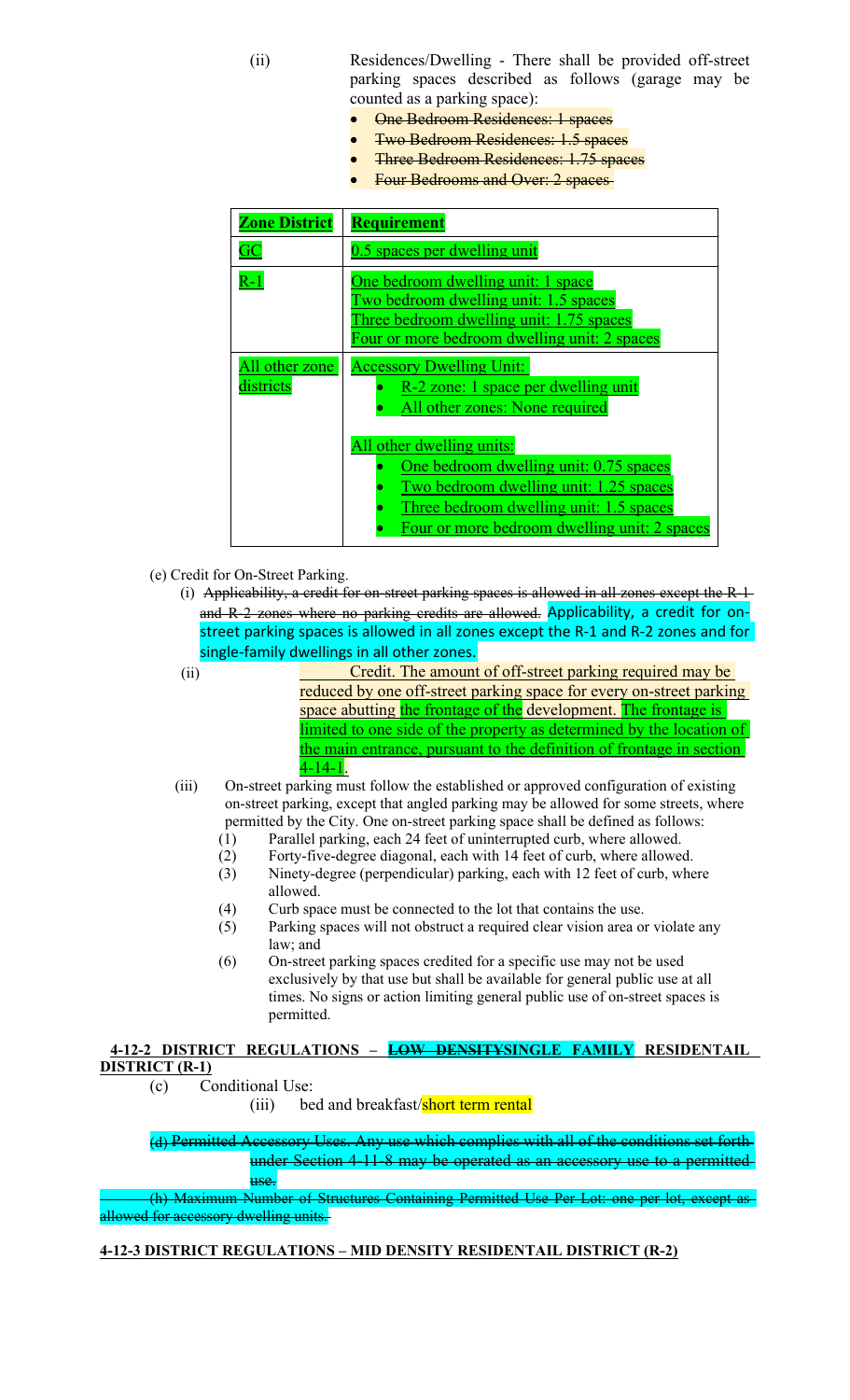(a) Intent. This district is intended to provide for a compatible mixture of single and four family dwellings at a density slightly higher than that for low density districts alone, plus the accessory public and semi-public uses offering services to the surrounding area.

- (b) Permitted Uses. The following uses may be operated as permitted uses in the district:
	- (i) single family detached dwellings.
	- (ii) two-family dwellings.
	- (iii) multi-family dwellings (up to four units);
	- (iv) cottage housing developments, subject to the provisions of section 4-11-
		- 14.
	- (v) churches.
	- (vi) private or public elementary and secondary schools.
	- (vii) public park, playground and other public recreational facilities.
- (c) Conditional Uses:
	- (i) Child Care.
	- (iii) group foster home.
	- (iv) home business.
	- (v) bed and breakfast/short term rental.
	- (vi) mortuary/crematory
	- (vii) related uses of a similar type as approved by the Board of Adjustment
- (d) Permitted Accessory Uses.
	- (i) Any use which complies with all of the conditions set forth under Section 4-11-8 may be operated as an accessory use to a permitted use.
	- (ii) One Accessory dwelling units, subject to the provisions of section 4-11- 15.
- (e) Minimum Area of Lot Interior Lots:
	- (i) The lot on which there is erected a detached single family dwelling, child care facility, foster home, or group foster home shall contain an area of not less than 3,750 square feet.
		- (ii) The lot on which there is erected a two-family or multi-family dwelling (up to four units) shall contain an area of not less 1,875 square feet per dwelling unit and no less than 3,750 square feet in total.
	- (iii) The lot on which there is erected any other permitted use in the district shall contain an area of not less than 3,750 square feet.
- (f) Minimum Area of Lot Corner Lots:
	- (i) The lot on which there is erected a detached single-family dwelling or manufactured home shall contain an area not less than 3,750 square feet.
	- (ii) The lot on which there is erected a two-family or multi-family dwelling (up to four units) shall contain an area of not less 1,875 square feet per dwelling unit and no less than 3,750 square feet in total.
	- (iii) The lot on which there is erected any other permitted use of the district shall contain an area not less than 3,750 square feet
- (g) Minimum Width of Lot:  $\frac{50}{ }$  feet at front setback line.
- (h) Minimum Setback Requirements for Principle Structures:
	- (i) front yard: 28 feet.
	- (ii) side yard: 10 feet; except that there shall be no side yard set back for the common wall side yard of a two-family dwelling, where each living unit, and ½ the land upon which the two-family dwelling is located, are sold separately, provided that the following criteria are met on each family dwelling:

1) all provisions of the Uniform Structure Code and Uniform Fire Code are complied with, including but not limited to, an appropriate fire wall; and

2) each family dwelling unit is served by a separate water and sewer line.

- (iii) rear yard: 20 feet or 20% of lot depth, whichever is smaller.
- (iv) side yard on flanking street on corner lot: 23 feet.
- (v) encroachment into the front yard setback and any side yard flanking street setbacks to within 18 feet of the curb line is permitted for use of a covered or uncovered porch or deck structure. That portion of the porch or deck structure within the setback area shall not be enclosed and in no case shall it be allowed beyond the property line.
- (i) Maximum Number of Structures Containing Permitted Use Per Lot: one per lot, except as allowed for accessory dwelling units or cottage housing developments.
- (j) Maximum Height of Principle Structures:
	- (i) 25 feet to the base of the eaves on a pitched roof or the highest point of a flat roof
	- (ii) 35 feet to the highest point of a pitched roof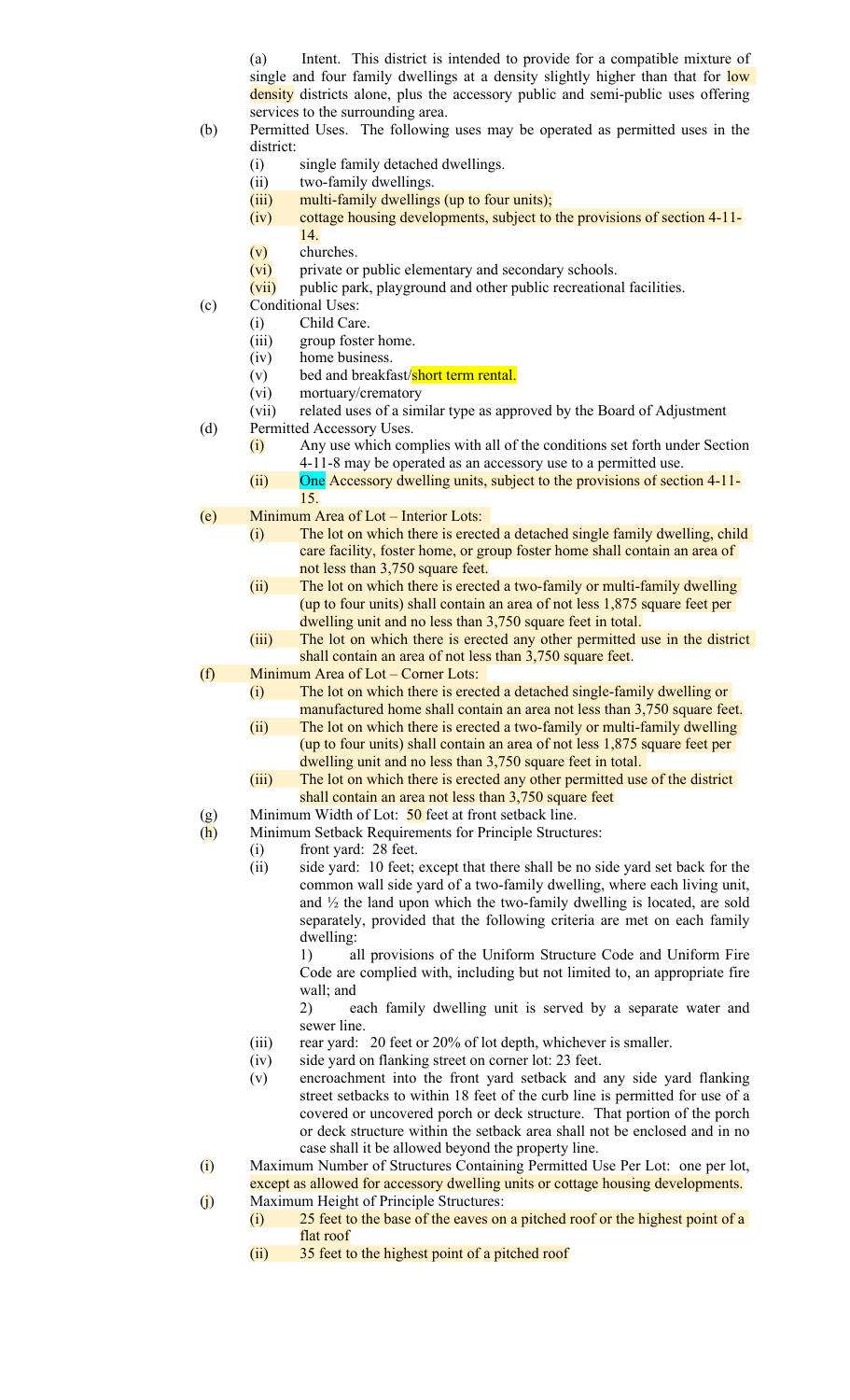- (k) Maximum Building Dimensions. The following maximum building dimensions apply to two-family and multi-family dwellings.
	- (i) Maximum building width: 50 feet
	- (ii) Maximum building depth: 65 feet
- (l) Maximum Lot Coverage:
	- (i) detached single family dwellings, childcare center, foster home, group foster home: 40%.
	- (ii) two-family and **multi-family** dwellings (up to four units), other permitted uses in the district: 50%.

### **4-12-4 DISTRICT REGULATIONS – HIGH DENSITY RESIDENTAIL DISTRICT (R-3)**

- Intent. This district is intended to provide for a compatible mixture of single on up to multi-family dwellings at a density slightly higher than that for low density districts alone, plus the accessory public and semi-public uses offering services to the surrounding area.
- (b) Permitted Uses. The following uses may be operated as permitted uses in the district:
	- (i) single family detached dwellings.
	- (ii) two-family dwellings.
	- (iii) multi-family dwellings (up to  $\frac{$ ight units);
	- (iv) cottage housing developments, subject to the provisions of section 4-11- 14.
	- (v) manufactured homes on privately owned lots.
	- (vi) manufactured home parks:
	- $(vii)$  churches.
	- (viii) public or private elementary and secondary schools.
	- $(iv)$  public parks, playground and other public recreational facilities.
- (c) Conditional Uses:
	- (i) Child Care**.**
	- (iii) group foster home.
	- (iv) recreational vehicle and campground district; (See district regulations 4- 13-1)
	- (v) home business.
	- (vi) bed and breakfast/short term rental.
	- (vii) mortuary/crematory.
	- (viii) related uses of a similar type as approved by the Board of Adjustment.
- (d) Permitted Accessory Uses.
	- (i) Any use which complies with all of the conditions set forth under Section 4-11-8 may be operated as an accessory use to a permitted use.
- (ii) Accessory dwelling units, subject to the provisions of section 4-11-15. (e) Minimum Area of Lot – Interior Lots:
	- (i) The lot on which there is erected a detached single family dwelling, manufactured home or other permitted use of the district shall contain an area not less than  $3,750$  square feet.
	- (ii) The lot on which there is erected a two-family dwelling shall contain an area not less than 3,750 square feet.
	- (iii) The lot on which there is erected a multi-family dwelling shall contain an area not less than 1,250 square feet per dwelling unit and no less than 3,750 square feet in total.
- (f) Minimum Area of Lot Corner Lots:
	- (i) The lot on which there is erected a detached single-family dwelling or manufactured home shall contain an area not less than 2,500 square feet.
	- (ii) The lot on which there is erected a two-family dwelling shall contain an area not less than 2,500 square feet.
	- (iii) The lot on which there is erected a multi-family dwelling shall contain an area not less than 925 square feet per dwelling unit and no less than 3,750 square feet in total.
	- (iv) The lot on which there is erected any other permitted use of the district shall contain an area not less than 3,750 square feet
- $(g)$  Minimum Width of Lot:
	- (i) detached single family dwelling,
	- (ii) manufactured homes, multi-family dwellings: 50 feet at front setback line.
- (h) Minimum Setback Requirements for Principle Structures:
	- (i) front yard: 20 feet;
	- (ii) side yard: 10 feet; except that there shall be no side yard set back for the common wall side yard of a two-family dwelling, where each living unit, and  $\frac{1}{2}$  the land upon which the two-family dwelling is located, are sold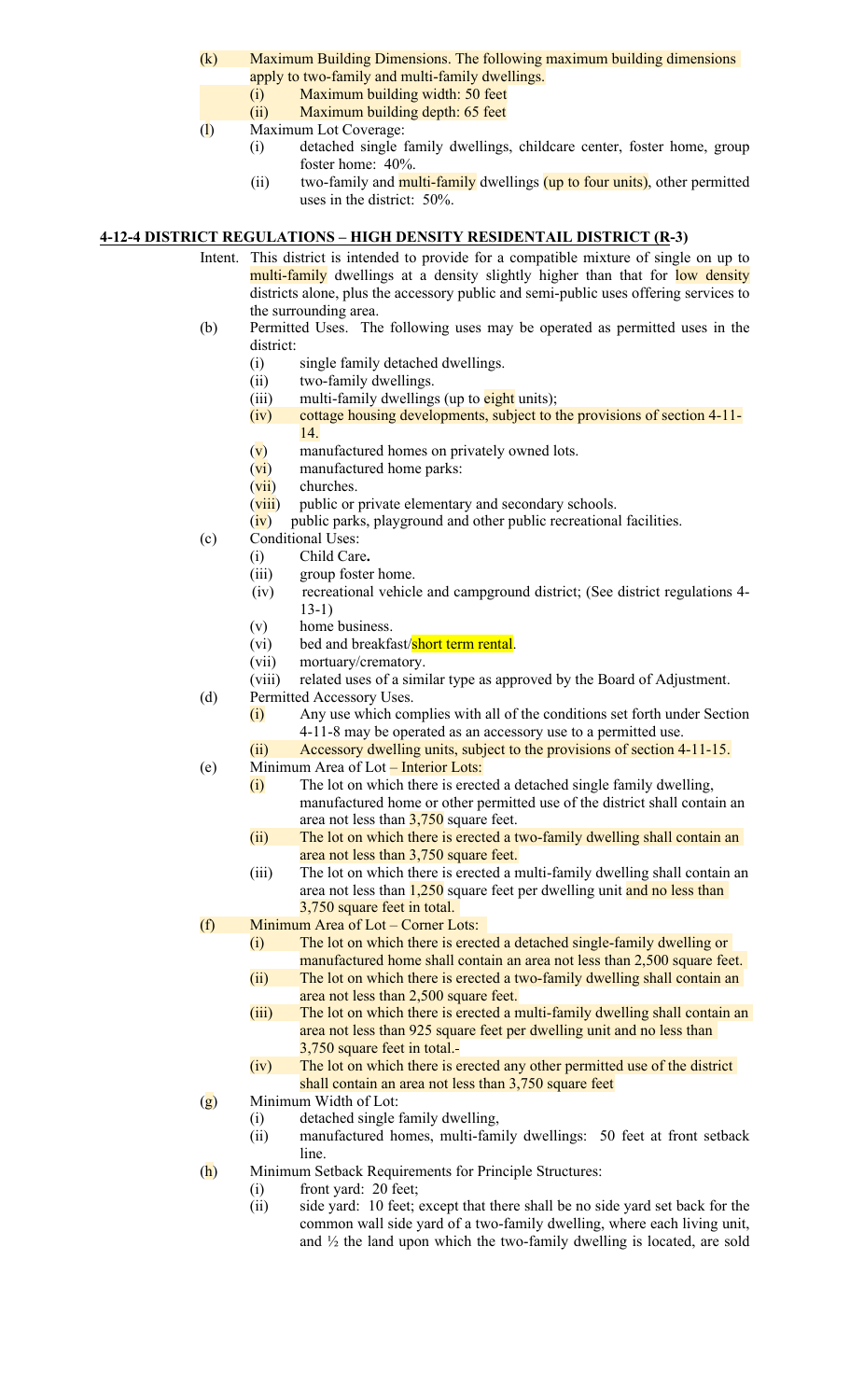separately, provided that the following criteria are met on each family dwelling:

- 1) all provisions of the Uniform Structure Code and Uniform Fire Code are complied with, including but not limited to, an appropriate fire wall; and
- 2) each family dwelling unit is served by a separate water and sewer line.
- (iii) rear yard: 20 feet or 20% of lot depth whichever is smaller;
- (iv) side yard on flanking street or corner lot: 20 feet;
- (v) encroachment into the front yard setback and any side yard flanking street setbacks to within 18 feet of the curb line is permitted for use of a covered or uncovered porch or deck structure. That portion of the porch or deck structure within the setback area shall not be enclosed and in no case shall it be allowed beyond the property line.
- (i) Maximum Number of Structures Containing Permitted Uses Per Lot: two per lot, except as allowed for accessory dwelling units or cottage housing developments and manufactured home park.
- (j) Maximum Height of Principle Structures:
	- (i) 25 feet to the base of the eaves on a pitched roof or the highest point of a flat roof
	- (ii) 35 feet to the highest point of a pitched roof
- (k) Maximum Building Dimensions. The following maximum building dimensions apply to two-family and multi-family dwellings.
	- (i) Maximum building width: 50 feet
	- (ii) Maximum building depth: 65 feet
- (l) Maximum Lot Coverage:
	- (i) detached single family dwellings, manufactured homes: 40%.
	- (ii) multi-family dwellings, all other permitted uses in District: 50%.

### **4-12-5 DISTRICT REGULATIONS – MAXIMUM DENSITY RESIDENTIAL DISTRICT (R-5)**

- (a) Intent. This district is intended to provide for a compatible mixture of single and multi-family dwellings at a density higher than that for districts alone, plus the accessory public and semi-private uses offering services to the surrounding area.
- (b) Permitted Uses. The following uses may be operated as permitted uses in the district:
	- (i) single family detached dwellings.
	- (ii) two-family dwellings.
	- (iii) multi-family dwellings.
	- (iv) cottage housing developments, subject to the provisions of section 4-11- 14.
	- (v) manufactured homes on privately owned lots.
	- (vi) manufactured home parks.
	- (vii) churches.
	- (viii) public or private elementary or secondary schools.
	- (ix) public park, playground and other public recreational facilities.
	- $(x)$  office space for a single user.
	- $(x_i)$  family day care home.
	- $(xii)$  professional structures.
- (c) Conditional Uses:
	- (i) Child Care**.**
		- (ii) group foster home.
		- (iii) clinics and nursing homes.
		- (iv) motels.
		- (v) related uses of a similar type as approved by the Board of Adjustment.
		- (vii) recreational vehicle and campground district.
		- *(see district regulations 4-14-1.)*
		- (viii) home business.
		- (ix) bed and breakfast/short term rental.
		- (x) restaurant.
		- (xi) civic or community center.
	- (xii) mortuary/crematory
- (e) Permitted Accessory Uses.
	- (i) Any use which complies with all of the conditions set forth under Section 4-11-8 may be operated as an accessory use to a permitted use.
	- (ii) Accessory dwelling units, subject to the provisions of section 4-11-15.
- (f) Minimum Area of Lot Interior Lots.
	- (i) The lot on which there is erected a detached single family dwelling, manufactured home or other permitted use of the district shall contain an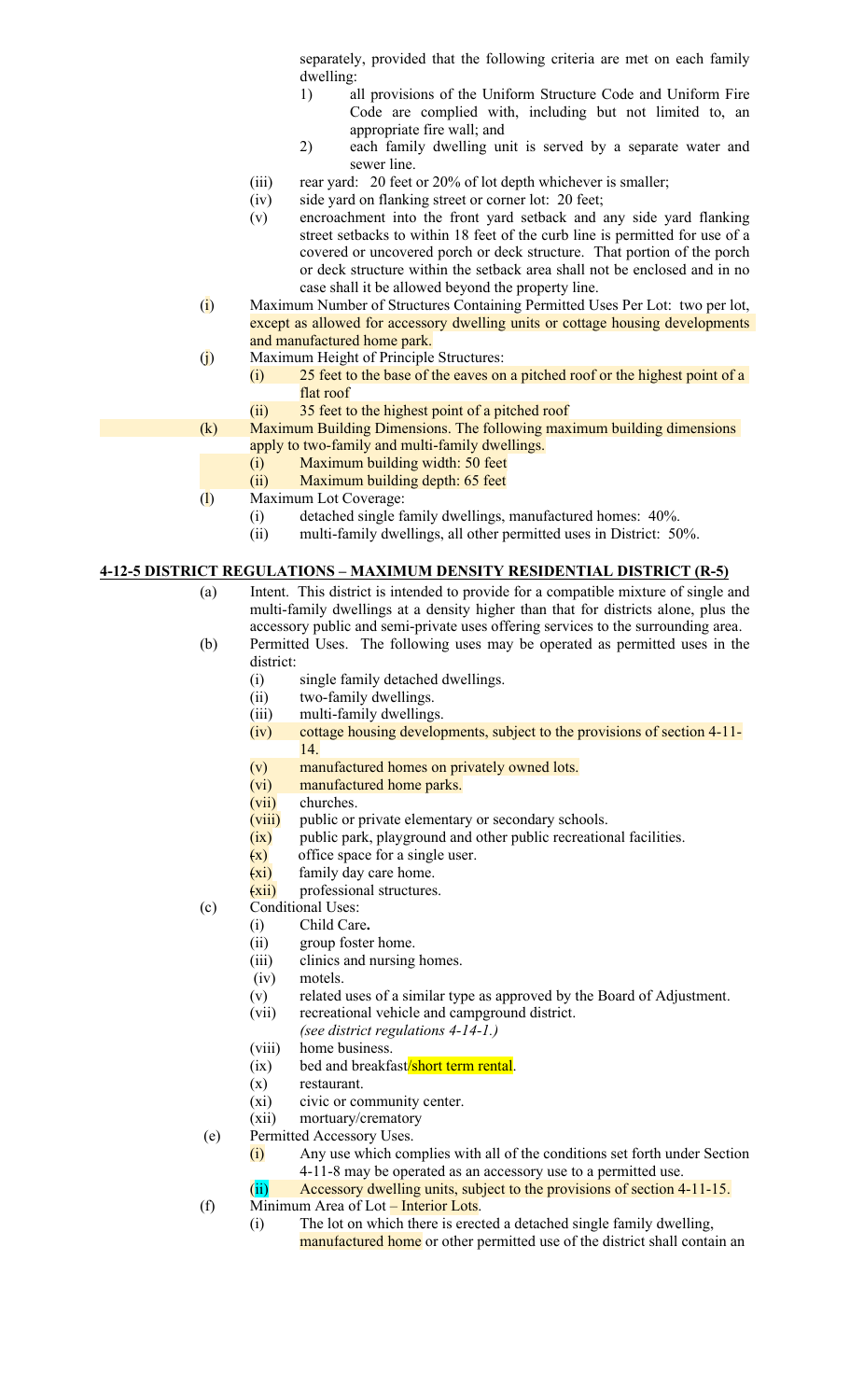area not less than  $3,750$  square feet.

- (ii) The lot on which there is erected a two-family dwelling shall contain an area not less than 3,750 square feet.
- (iii) The lot on which there is erected a multi-family dwelling shall contain an area not less than **925** square feet per dwelling unit and no less than 3,750 square feet in total.
- (iv) All other permitted uses in the district shall contain an area not less than 3,750 square feet.
- (i) The lot on which there is erected a detached single family dwelling shall contain an area not less than  $3,750$  square feet.
- (g) Minimum Area of Lot Corner Lots.
	- (i) The lot on which there is erected a detached single family dwelling or manufactured home shall contain an area not less than 2,500 square feet.
	- (ii) The lot on which there is erected a two-family dwelling shall contain an area not less than 2,500 square feet.
	- (iii) The lot on which there is erected a multi-family dwelling shall contain an area not less than 625 square feet per dwelling unit and no less than 3,750 square feet in total.
	- (iv) All other permitted uses in the district shall contain an area not less than 3,750 square feet.
- (h) Minimum Width of Lot: 50 feet from front setback line.
- (i) Minimum Setback Requirements for Principle Structures:
	- (i) front yard: shall be 12 feet or within deeded property and shall be no closer than the setback.
		- (ii) side yard: 5 feet; except that there shall be no side yard setback for the common wall side yard of a two-family dwelling, where each living unit, and  $\frac{1}{2}$  the land upon which the two-family dwelling is located, are sold separately, provided that the following criteria are met on each family dwelling:
			- 1) all provisions of the Uniform Structure Code and Uniform Fire Code are complied with, including but not limited to, an appropriate fire wall; and
			- 2) each family dwelling unit is served by a separate water and sewer line.
		- (iii) rear yard: 10 feet or 20% of lot depth, whichever is smaller.
		- (iv) side yard on flanking street on corner lot: shall be 12 feet or within deeded property and shall be no closer than the setback; (City Code Section 4-11-9 must also be met)
- (j) Maximum Number of Structures Containing Permitted Use per Lot: two per lot or as otherwise provided herein and as allowed for accessory dwelling units or cottage housing developments and manufactured home parks.
- (k) Maximum Height of Principle Structures: Three stories, not to exceed:
	- (i) 35 feet to the base of the eaves on a pitched roof or the highest point of a flat roof
	- (ii) 40 feet to the highest point of a pitched roof
- (l) Maximum Lot Coverage: 60%.

# **4-12-6 DISTRICT REGULATIONS – SINGLE FAMILY, MULTI-FAMILY RESIDENTIAL AND MEDICAL SERVICES DISTRICT (R-MED)**

- (b) Permitted Uses
	- (iv) cottage housing developments, subject to the provisions of section 4-11-14
- (d) Permitted Accessory Uses.
	- (i) Any use which complies with all of the conditions set forth under Section 4-11-8 may be operated as an accessory use to a permitted use.
	- (ii) Accessory dwelling units, subject to the provisions of section 4-11-15.
- (e) Minimum Area of Lot Interior Lots:
	- (i) The lot on which there is erected a detached single family dwelling, manufactured home or other permitted use of the district shall contain an area not less than 3,750 square feet.
	- (ii) The lot on which there is erected a two-family dwelling shall contain an area not less than 3750 square feet.
	- (iii) The lot on which there is erected a multi-family dwelling shall contain an area not less than 1,250 square feet per dwelling unit and no less than 3750 square feet in total.
- (f) Minimum Area of Lot Corner Lots:
	- (i) The lot on which there is erected a detached single-family dwelling or manufactured home shall contain an area not less than 2,500 square feet. (ii) The lot on which there is erected a two-family dwelling shall contain an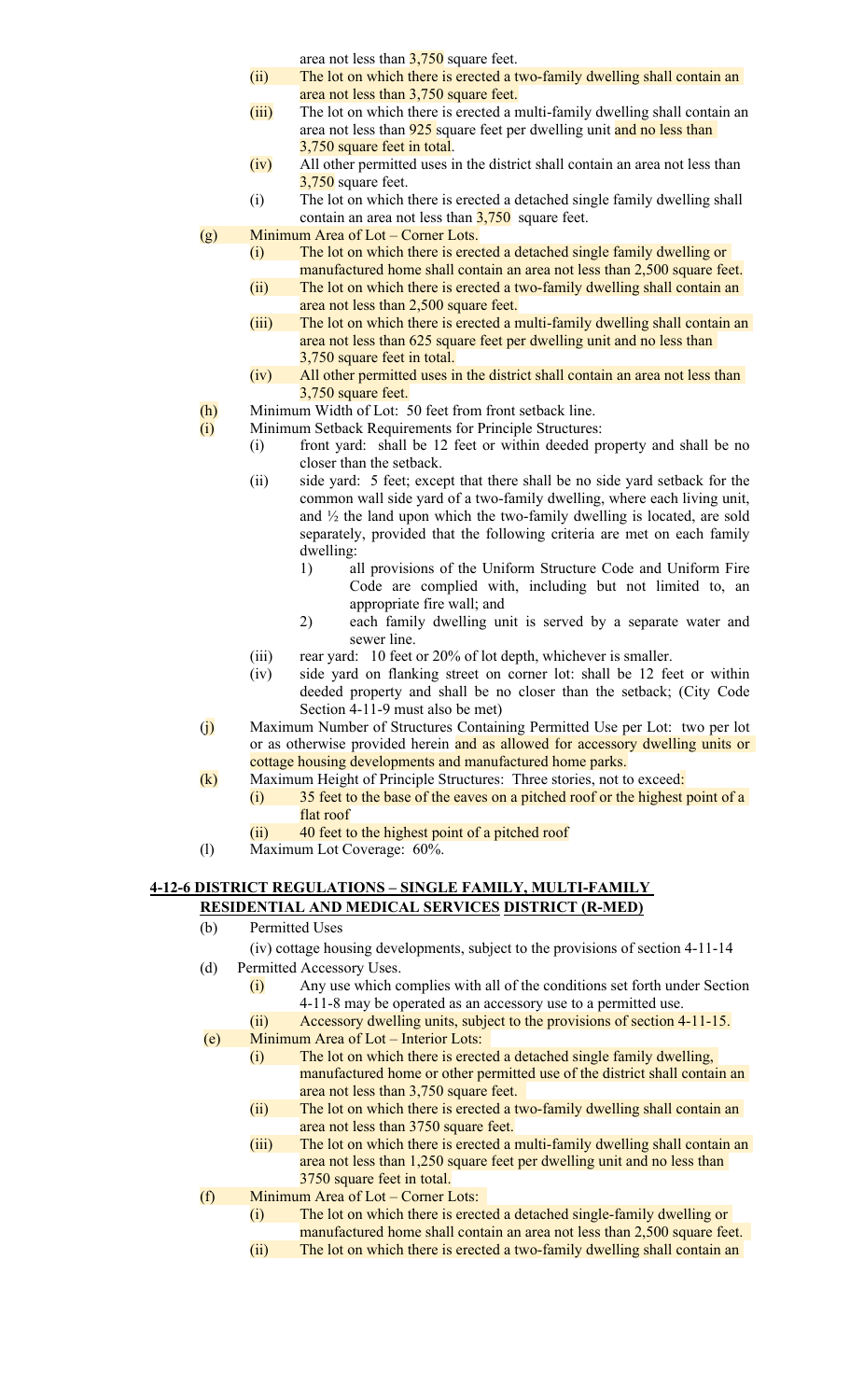area not less than 2,500 square feet.

- (iii) The lot on which there is erected a multi-family dwelling shall contain an area not less than 925 square feet per dwelling unit and no less than 3,750 square feet in total.
- (iv) The lot on which there is erected any other permitted use of the district shall contain an area not less than 3,750 square feet
- (i) Maximum Number of Structures Containing Permitted Use Per Lot: one per lot or as otherwise provided herein and as allowed for accessory dwelling units or cottage housing developments.
- (j) Maximum Height of Principle Structures:
	- (i) 25 feet to the base of the eaves on a pitched roof or the highest point of a flat roof
	- (ii) 35 feet to the highest point of a pitched roof

### **4-12-7.District Regulations - General Commercial District (GC).** -

- (a) Intent. This district is intended to provide locations for all retail, commercial, institutional and office uses necessary for a community.
- (b) Permitted Uses. The following uses may be operated as permitted uses in the district:
	- (i) small business machine sales, repair, and service.
	- (ii) amusement place (not to include adult rated bookstore or uses of similar type).
	- (iii) antique shop and store, providing all merchandise is displayed and sold inside a structure.
	- (iv) apparel and accessory store.
	- (v) art and art supply stores.
	- (vi) auditorium and similar places of public assembly.
	- (vii) automobile and manufactured home sales, service and repair, new and used.
	- (viii) auto supply store.
	- (ix) banks and other savings and lending institutions.
	- (x) barber and beauty shops.
	- (xi) bicycle shop.
	- (xii) books and stationery store.
	- (xiii) business and technical school and school for photography, music, and dancing.
	- (xiv) carpenter and cabinet shop.
	- (xv) church and parish house.
	- (xvi) cigar and tobacco store.
	- (xvii) clothing and costume rental.
	- (xviii) commercial recreation use.
	- (xix) commercial storage facilities.
	- (xx) custom dressmaking, furrier, millinery, or tailor shop.
	- (xxi) delicatessen and catering establishment.
	- (xxii) department store.
	- (xxiii) drug store and prescription shop.
	- (xxiv) dry good and notion store.
	- (xxv) dry cleaning and laundry establishment.
	- (xxvi) electric repair shop (household appliances).
		- (xxvii) fire station, police station and jail.
			- (xxviii) fix-it shop (radio, television, and small household appliances repair).
	- (xxix) florist and gift shop.
	- (xxx) furniture and home furnishing store.
	- (xxxi) garden shop.
	- (xxxii) garage (public and private).
	- (xxxiii)gasoline filling station.
	- (xxxiv) greenhouse and nursery (place where young trees or other plants are raised for experimental purposes for transplanting, or for sale).
		- (xxxv) grocery store (including retail meat markets and produce stores).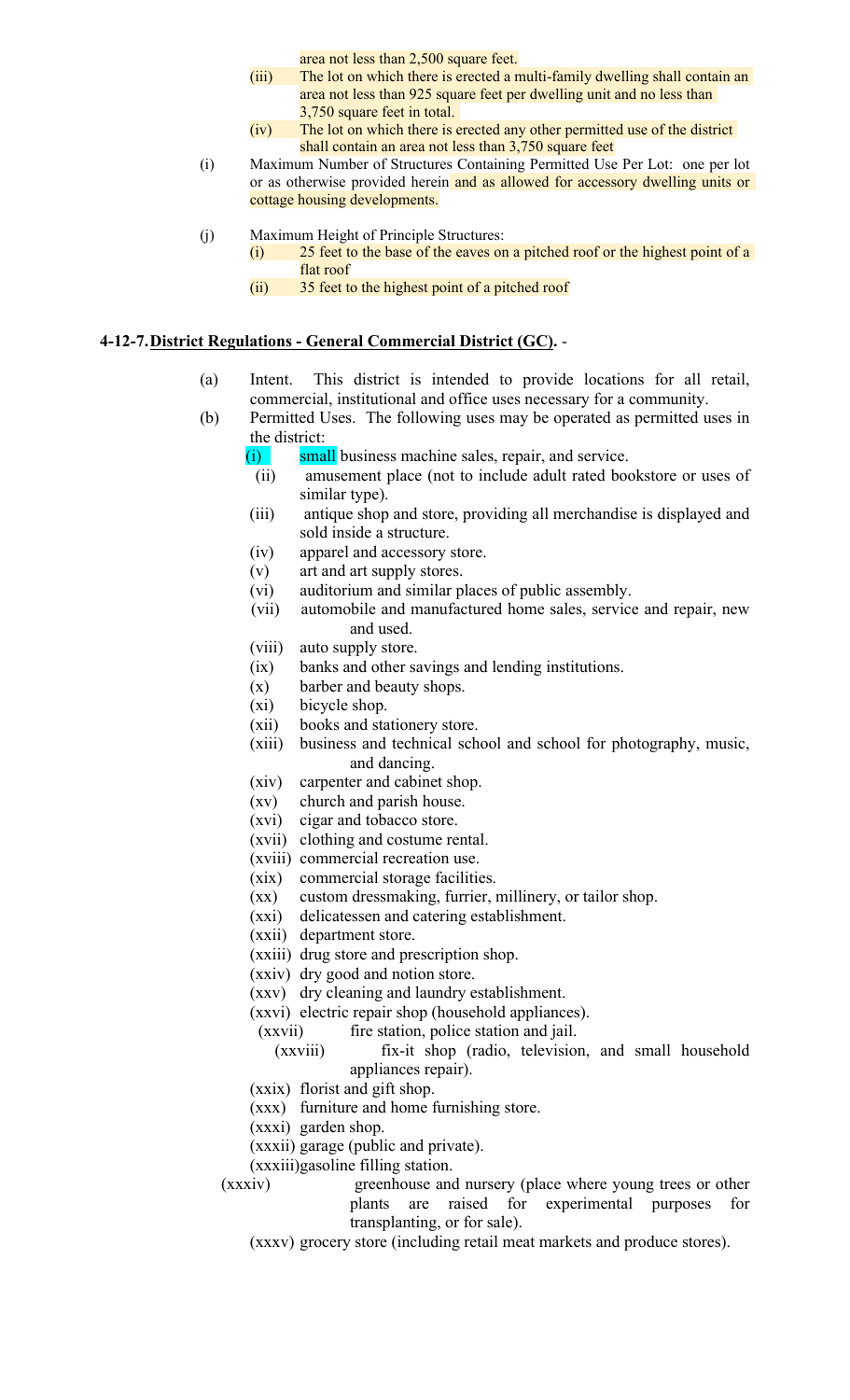(xxxvi)hardware store.

(xxxvii) hobby, stamp and coin store.

(xxxviii) hotel and motel.

(xxxix)household appliance store.

(xl) implement sales and service.

- (xli) interior decorator's shop.
- (xlii) jewelry and metal craft store.
- (xliii) leather goods and luggage store.
- (xliv) library and museum.
- (xlv) lock and key shop.
- (xlvi) lumber yard.
	- (xlvii) mail order catalog store.

(xlviii) medical, dental and health clinic.

- (xlix) medical and orthopedic appliance store.
- (l) messenger or telegraph service station.
- (li) mortuary/crematory
- (lii) music instrument sales and repair shop.
- (liii) music studio, radio and television store.
- (liv) newspaper office.
- (lvi) newsstand.
- (lvii) offices and office structure.
- (lviii) office supply and office equipment store.
- (lviii) optician and optometrists' shop.
- (lix) package liquor store.
- (lx) paint store.
- (lxi) parking of vehicles.
- (lxii) pawn shop.
- (lxiii) pet shop.
- (lxiv) photographic equipment and supply store.
- (lxv) photographic studio.
- (lxvi) picture frame shop.
- (lxvii) plumbing shop.
- (lxviii) printing and publishing house (including newspapers).
- (lxix) private club, fraternity, sorority, and lodge.
- (lxx) public or private school for elementary or secondary education.
- (lxxi) radio and television studio.
- (lxxii) rental store.
- (lxxiii) restaurant and tearoom (including "drive-ins").
- (lxxiv) self-service laundry.
- (lxxv) sewing machine store.
- (lxxvi) sheet metal shop.

(lxxvii)shoe store.

(lxxviii) shoe repair and shoeshine shop.

- ( $lxxix$ ) single  $&$  multi-family dwellings.
- (lxxx) sporting and athletic goods store.
- (lxxxi) tailor shop.
- (lxxxii) tavern or lounge.

(lxxxiii) theater, including drive-in theater.

- (lxxxiv) tire repair shop.
- (lxxxv) tinsmith shop.
- (lxxxvi) toy store.
- (lxxxvii) travel agency.
- (lxxxviii) variety store and shop.
- (lxxxix) veterinary clinic, providing all animal runs or observation pens are completely enclosed.
- (xc) vocational school.
- (xci) wallpaper store and shop.
- (xcii) watch repair shop.
- (xciii) wholesale establishment.
- (xciv) essential public utility and public service installation.
- (xcv) cottage housing developments, subject to the provisions of section 4-11-14.
- (xcvi) related uses of similar type as determined by the Board of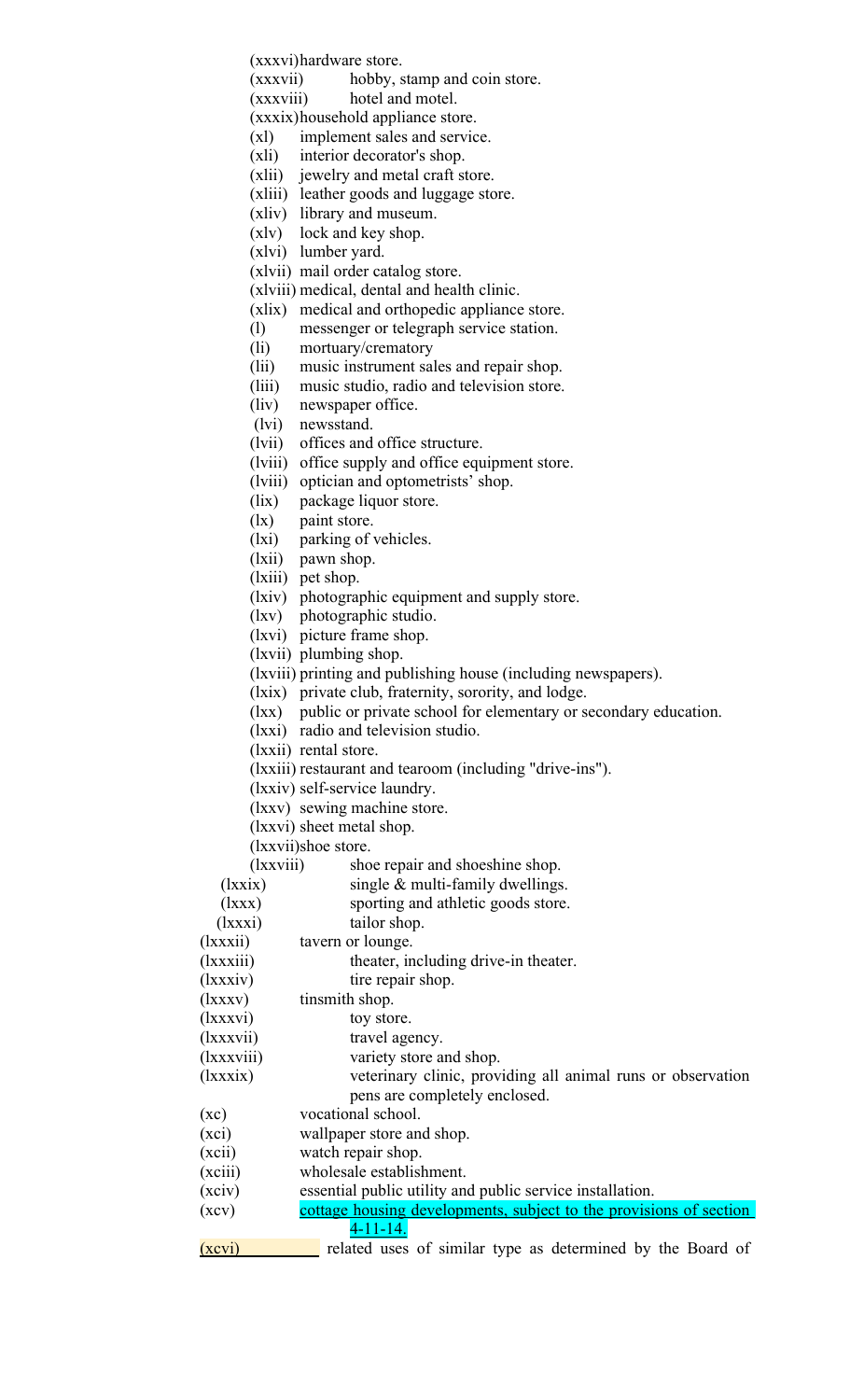#### Adjustment

(c) Permitted Accessory Uses.

(i) Any use which complies with all of the conditions set forth under Section 4-11-8 may be operated as an accessory use to a permitted use. (ii) Accessory dwelling units, subject to the provisions of section 4-11- 15.

# **4-14-1 DEFINITIONS.**

(e) ACCESSORY DWELLING UNIT: A second or third dwelling unit created on a lot with a house, manufactured home, or duplex. The **second** additional unit is created auxiliary to and is always smaller than the primary dwelling. The unit includes its own independent living facilities including provision for sleeping, cooking, and sanitation, and is designed for residential occupancy by one or more people, independent of the primary dwelling unit. The unit may have a separate exterior entrance or an entrance to an internal common area accessible to the outside.

(r) COTTAGE: A dwelling in a cottage housing development.

(s) COTTAGE CLUSTER: Cottage Cluster relates to the configuration of cottages. A cluster is a grouping of four to  $\frac{12}{2}$  sixteen  $(16)$  cottage dwellings arranged on a development site around or abutting usable open space. A cottage housing development may contain more than one cluster. See section 4-11-4 Cottage Housing Development.

- (t) COTTAGE HOUSING DEVELOPMENT: A type of site development or subdivision where individual lots are created, both built in conjunction with shared open space and other common tracts of land that are intended to serve small-scale dwellings that interact together as a small community. See section 4- 11-14 Cottage Housing Development.
- (yy) RESIDENTIAL USE OR OCCUPANCY: Long-term (i.e., more than 30 days) occupancy of a dwelling unit, which may be owner-occupied or rented. Occupancy of a dwelling unit for shorter periods of time is considered a shortterm rental.
- (ccc) SHORT TERM RENTAL**:** a dwelling or portion of a dwelling that is rented for a period of fewer than 30 consecutive days. This includes, but is not limited to Airbnb, VRBO and similar short-term vacation and living accommodations.

# **4-11-14 GENERAL REQUIREMENTS – COTTAGE HOUSING DEVELOPMENT**

- (a) Purpose. The purpose of this section is to:
	- (i) Provide a housing type that responds to differing household sizes and ages (e.g., retirees, small families, single-person households), and offers opportunities for affordability;
	- (ii) Provide opportunities for small dwellings in several residential zoning districts by creating special land division and on-site development regulations that allow this type of use;
	- (iii) Encourage creation of usable open space for residents of the `development through flexibility in density and development standards;
	- (iv) Support growth management through efficient use of urban residential land; and
	- (v) Provide regulations to ensure compatibility with surrounding uses.
- (b) Applicability. Cottage housing developments (CHD) are allowed in the following districts: Mid Density Residential District (R-2), High Density Residential District (R-3), Maximum Density Residential District (R-5), Single Family, Multi-Family Residential and Medical Services District (R-MED) and General Commercial District (GC). Where the regulations of this section are not specific, the standards of the relevant zoning district prevail.
- (c) Review Procedure. The procedures and criteria of section 4-9 of this Title apply to cottage housing developments that propose a subdivision with cottage dwellings on individual lots. The procedures and criteria of City of Lander Building permit process apply to a cottage housing development with multiple cottage dwellings on a single lot.
- (d) Development Standards. Cottage housing developments must conform to the development standards specified in Table 4-11-14.1 and the additional standards of subsection (e).

*Table 4-11-14.1 – Cottage Housing Development Standards*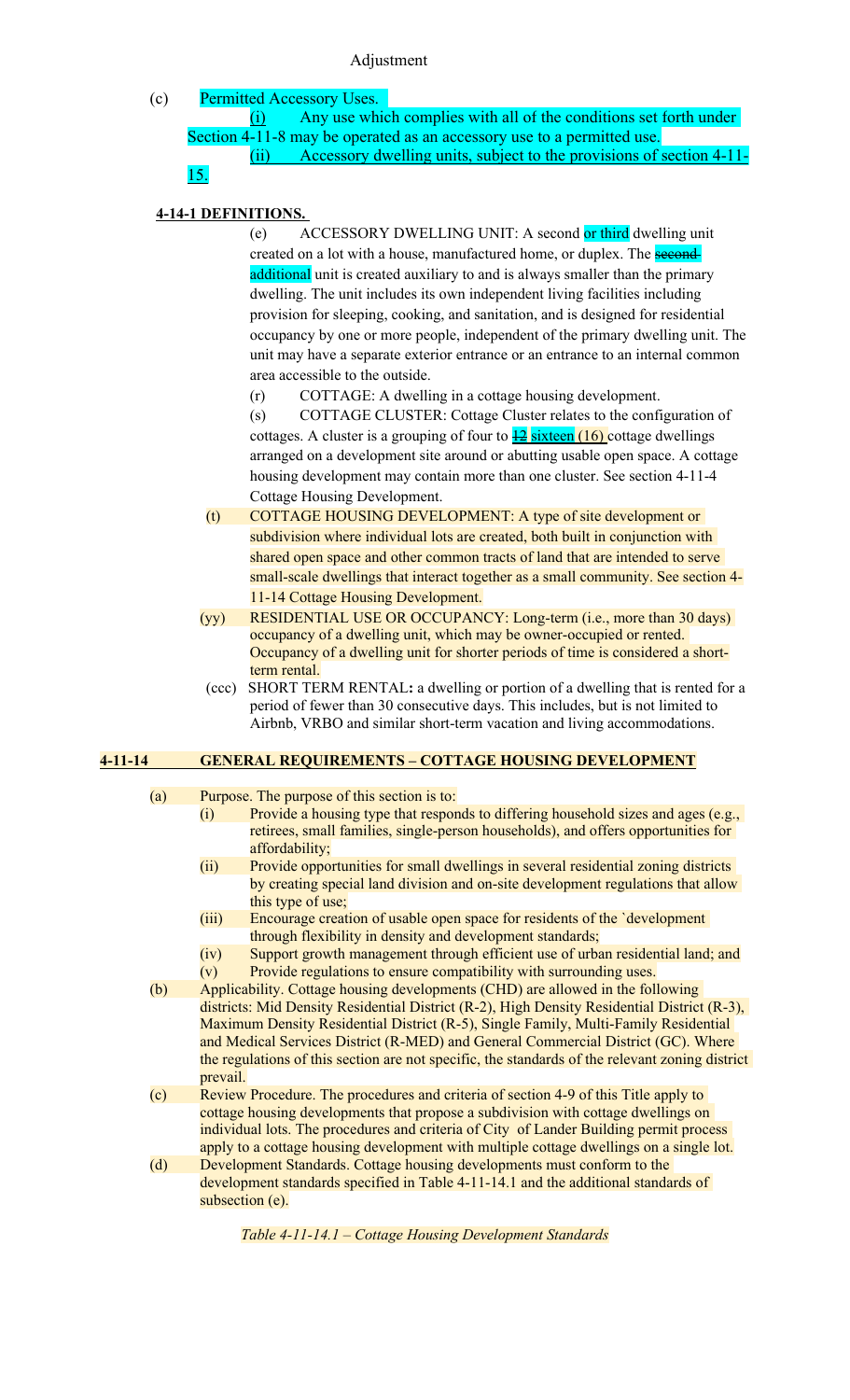| <b>Standards</b>                                              | $R-2$ , $R-3$ and<br><b>R-MED Zone</b>           | <b>R-5 Zone</b>                                    | <b>GC Zone</b>                                   |
|---------------------------------------------------------------|--------------------------------------------------|----------------------------------------------------|--------------------------------------------------|
| <b>Site area and dimensions</b>                               |                                                  |                                                    |                                                  |
| Minimum site area                                             | $1,200$ sf per unit,<br>no less than<br>7,500 sf | $1,000$ sf per unit,<br>no less than<br>$7,500$ sf | $1,000$ sf per unit,<br>no less than<br>7,500 sf |
| Minimum street frontage                                       |                                                  | 75 ft                                              |                                                  |
| <b>Building types and size</b>                                |                                                  |                                                    |                                                  |
| Number of dwellings in one cluster <sup>1</sup>               |                                                  | Minimum of four (4) dwellings                      |                                                  |
|                                                               |                                                  | Maximum of 16 dwellings                            |                                                  |
| Permitted building types                                      | Detached dwelling                                | <b>Detached dwelling</b>                           | <b>Detached dwelling</b>                         |
|                                                               | Building with two<br>(2) attached<br>dwellings   | Building with three<br>(3) attached<br>dwellings   | Building with four<br>(4) attached<br>dwellings  |
| Maximum footprint per building                                | $1,600$ sf                                       | $1,800$ sf                                         | $2,000$ sf                                       |
| Maximum footprint per dwelling                                | $1,000$ sf                                       | $1,200$ sf                                         | $1,200$ sf                                       |
| Minimum floor area per dwelling                               |                                                  | $500$ sf                                           |                                                  |
| Maximum floor area per dwelling <sup>2</sup>                  | $1,200$ sf                                       | $1,400$ sf                                         | $1,600$ sf                                       |
| <b>Building height</b>                                        |                                                  |                                                    |                                                  |
| Maximum height                                                | $25$ ft                                          | $25$ ft                                            | $25$ ft                                          |
| Maximum height between 5-10 feet of<br>side and rear lot line | 15 <sub>ft</sub>                                 | None                                               | None                                             |
| <b>Setbacks</b>                                               |                                                  |                                                    |                                                  |
| Minimum separation between exterior<br>walls                  |                                                  | $610$ ft                                           |                                                  |
| Minimum site setback - side/rear                              | $10$ ft                                          | 5 <sub>ft</sub>                                    | 5 <sub>ft</sub>                                  |
| Minimum site setback – front/street<br>side                   | $20$ ft                                          | 16 <sub>ft</sub>                                   | 8 <sub>ft</sub>                                  |
| <b>Common open space and lot coverage</b>                     |                                                  |                                                    |                                                  |
| Minimum area of common open space                             |                                                  | 100 sq. ft. per dwelling                           |                                                  |
| Minimum average width of common<br>open space                 |                                                  | $20$ ft                                            |                                                  |
| Maximum building coverage (site)                              | 50%                                              | 50%                                                | 60%                                              |
| <b>Notes</b>                                                  |                                                  |                                                    |                                                  |

<sup>1</sup> A cottage housing development may contain more than one cluster.

<sup>2</sup> Garages are not included in the calculation of the total floor area. The maximum floor area is defined as the area included within the surrounding walls of a cottage building on all levels.

| (e)<br><b>Additional Development Standards.</b> |  |  |
|-------------------------------------------------|--|--|
|-------------------------------------------------|--|--|

| (i) | Construction Standards. Cottage dwellings must meet the following minimum                                                                                                                                                         |
|-----|-----------------------------------------------------------------------------------------------------------------------------------------------------------------------------------------------------------------------------------|
|     | construction standards:                                                                                                                                                                                                           |
|     | Any structure classified as a manufactured homes, mobile homes, or                                                                                                                                                                |
|     | recreational vehicle may not be sited in a cottage housing development.                                                                                                                                                           |
|     | $\alpha$ . It is the set of the set of the set of the set of the set of the set of the set of the set of the set of the set of the set of the set of the set of the set of the set of the set of the set of the set of the set of |

- (2) Cottage dwellings must be attached to a permanent foundation.
- (3) The minimum floor area of a cottage dwelling is 500 square feet.
- (4) Cottage dwellings must conform to all applicable provisions of the residential building code and receive building permit approval.
- (ii) Lot Size for Individual Cottage Dwellings. There is no minimum lot area requirement for individual cottage dwelling units. The entire cottage cluster site must meet the minimum size requirements of Table 4-11-14.1

(iii) Parking. A minimum of one (1) parking space is required per dwelling. Parking must be located on the site and identified on the tentative subdivision plan and/or site plan or on adjacent streets in accordance with section 4-11-10(e). On-site parking must meet the following standards: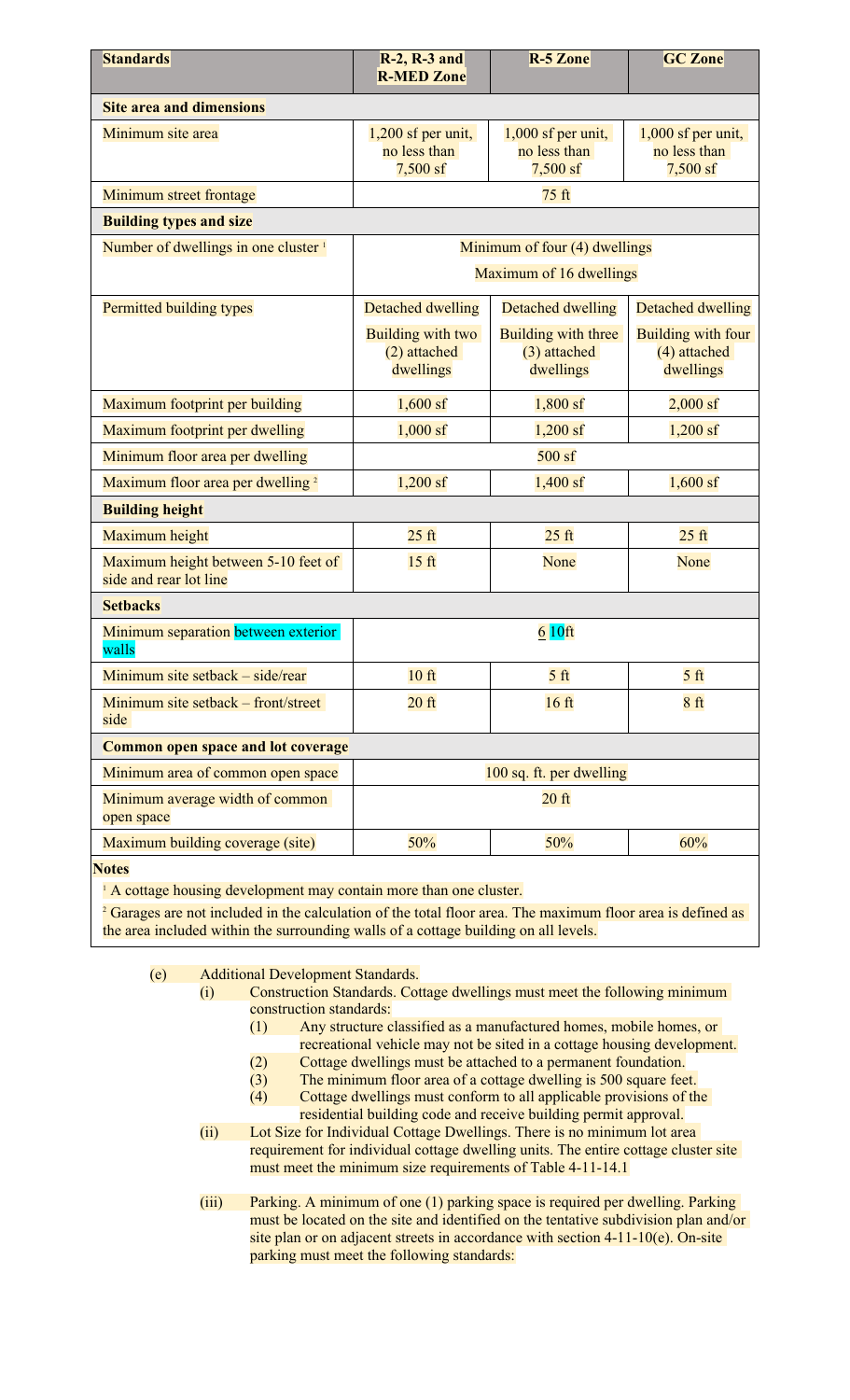- (1) Parking may be located within an enclosed garage, carport or unenclosed parking space.
- (2) Parking may be located in common tracts if intended to be shared by the entire CHD in groups of not more than five adjoining spaces separated by at least four feet of landscaping.
- (3) Parking is allowed between or adjacent to structures only when it is located toward the rear of the cottage and is served by an alley or private driveway.
- (4) Individual detached garages cannot exceed 450 square feet of floor area and no more than 18 feet in height. Only one garage is allowed per cottage.
- (5) All parking must provide a minimum of 24 feet for maneuvering and backing movements from garages, carports and/or parking areas.
- (iv) Frontage Requirements. Individual cottage lots created as part of a CHD subdivision are not required to have frontage on a public or private street. However, the development site must have a minimum of 75 feet of street frontage.
- (v) Public Utilities. All lots must be served by individual services from a private or public distribution main. Any deviations from City standards need to be approved by the City Engineer. All individual service lines that cross property must be placed in an easement.
- (vi) Existing Uses. On a site to be used for a CHD, existing detached single-family dwellings, which may become nonconforming with respect to the standards of this section, are permitted to remain, but the extent of the nonconformity may not be increased. The nonconforming dwelling units must be included in the maximum permitted number of dwellings.
- (f) Site and Building Design Standards.
	- (i) Common Open Space. Common open space is intended to be an amenity shared by all residents of the cottage housing development. The amount of common open space must meet the dimensional requirements of Table 4-11-14.1
		- (1) Provide a centrally located open space area for the cottage housing development and have cottages abutting at least two sides.
		- (2) At least 50 percent of the cottages must abut a common open space.
		- (3) Each cottage must be connected to the common by a pedestrian pathway.
		- (4) Areas such as utility vaults, perimeter setbacks and common parking areas and driveways are not counted in the common open space requirements.
		- (5) Required common open space must be provided at ground level in a contiguous commonly owned tract with an easement indicating that it benefits all lots in the CHD.
		- (6) The common open space must be owned and maintained in accordance with the requirements that apply to open space in Planned Unit Developments pursuant to section 4-9-7.11(1)(c).
	- (ii) Cottage Design. Cottages are intended to be designed to create a communityoriented setting within the cluster and to provide an active and interesting experience from the street.
		- (1) At least 50 percent of the cottages must be oriented around and have their main entrance facing the common open space.
		- (2) Each cottage must include a covered entry and/or an uncovered patio or deck. Cottages that abut the common open space must orient the covered entry and/or uncovered patio or deck to the common open space. Conformance with these standards are achieved when each cottage includes one of the following:
			- A covered entry of at least 80 square feet with a minimum dimension of six feet on any side;
			- An uncovered patio or deck of at least 80 square feet with a minimum dimension of six feet on any side.
			- A combination of a covered entry or uncovered patio or deck is at least 80 square feet with a minimum dimension of six feet on any side.
	- (iii) Walkways. Pedestrian walkways must be included to provide for movement of residents and guests from parking areas to homes and other amenities. These pathways must be shown on the subdivision tentative plan or site plan and be part of the common areas/tracts.
	- (iv) Accessory Structures. Accessory structures for common usage are allowed in the common open space areas. Other accessory structures (except garages) are prohibited.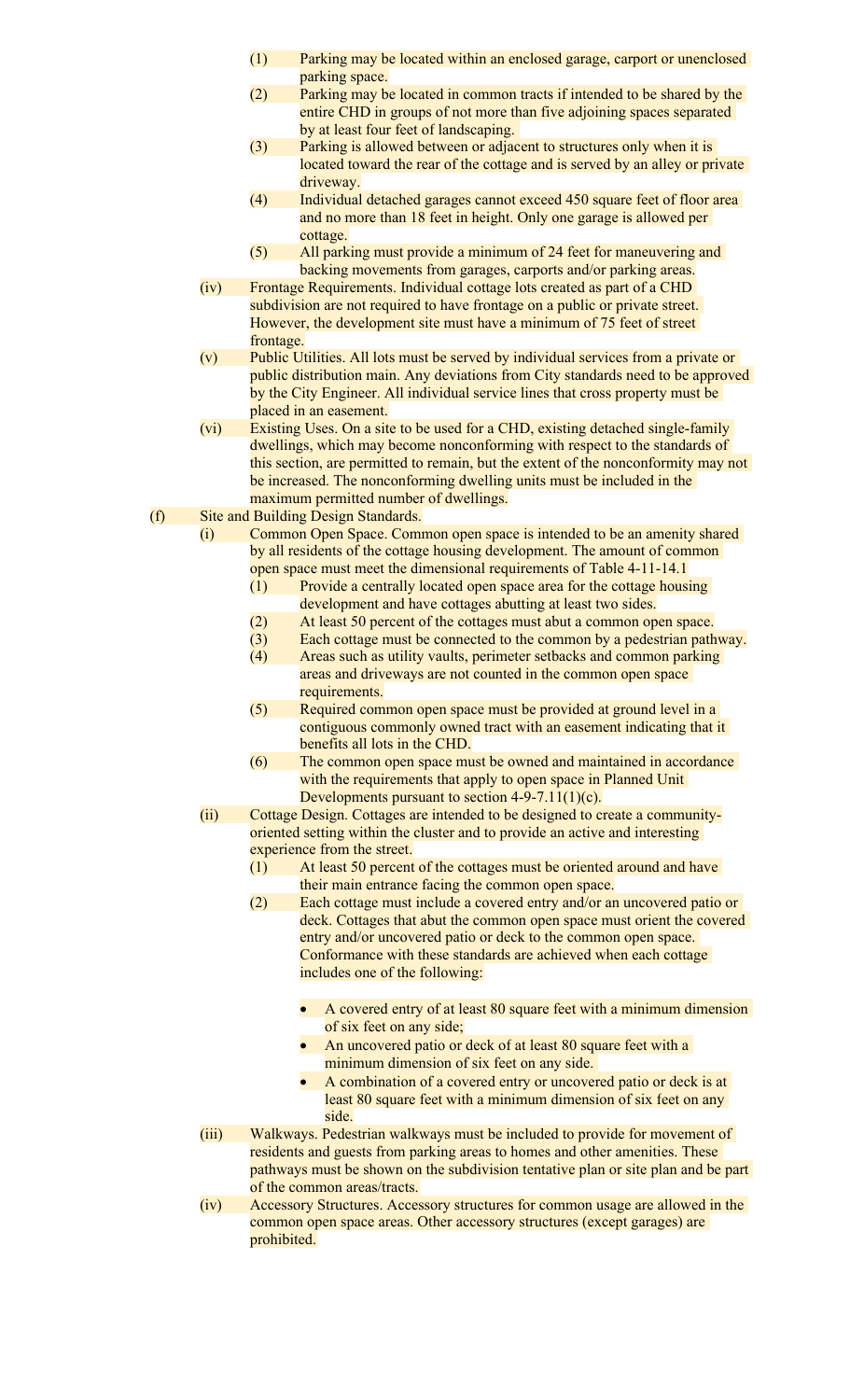### **4-11-15 GENERAL REQUIREMENTS – ACCESSORY DWELLING UNITS**

- (a) Purpose. Accessory dwelling units are allowed in certain situations to:
	- (i) Create new housing units while respecting the look and scale of single-family development.

(ii) Increase the housing stock of existing neighborhoods in a manner that is less intense than alternatives.

(iii) Allow more efficient use of existing housing stock and infrastructure.

(iv) Provide a means for residents, particularly seniors, single parents, and families with grown children, to remain in their homes and neighborhoods, and obtain extra income, security, companionship and services.

(b) Applicability. Accessory dwelling units are allowed in the following districts:  $Low$ Density Residential District (R-1), Mid Density Residential District (R-2), High Density Residential District (R-3), Maximum Density Residential District (R-5), Single Family, Multi-Family Residential and Medical Services District (R-MED), and General Commercial District (GC). Where the regulations of this section are not specific, the standards of the relevant zoning district prevail.

(c) Number of Accessory Dwelling Units on One Lot.

(i) Up to two accessory dwelling units are allowed on a lot with a house or manufactured home, except for lots in  $R-1R-2$  zone, where a maximum of one accessory dwelling unit is allowed. If there are two accessory dwelling units on the lot, only one may be attached to or within the primary structure.

(ii) One accessory dwelling unit is allowed on a lot with a duplex. In this case, the accessory dwelling unit must be detached.

(d) Development Standards.

(i) Construction Standards. Accessory dwelling units must meet the following minimum construction standards:

(1) Any structure classified as a manufactured homes, mobile homes, or recreational vehicle may not be used as an accessory dwelling unit.

(2) Accessory dwelling units must be attached to a permanent foundation.

(3) Accessory dwelling units must conform to all applicable provisions of the residential building code and receive building permit approval.

(ii) Maximum Size. The floor area of the accessory dwelling unit may be no more than 800 square feet. However, accessory dwellings that result from the conversion of a level or floor (e.g., basement, attic, or second story) of the primary dwelling may occupy the entire level or floor, even if the floor area of the accessory dwelling would be more than 800 square feet.

(iii) (iii) Parking. No off-street parking is required for an ADU, except in the R-2 zones, where one off-street parking space is required per ADU.

(iv) Height. The maximum height of a detached accessory dwelling unit is 25 feet.

(v) Setbacks. Accessory dwelling units are exempt from the rear setback requirements of the underlying zoning district provided all of the following are met with the exception of R-1 where all setbacks must be retained:

(1) The building is setback at least 5 feet from rear lot lines.

(2) The portion of the building within 10 feet of any rear lot line is less than 15 feet high; and

(3) The building does not have a rooftop deck.

(vi) Privacy Standard. Privacy standards are required on or along wall(s) of a detached accessory dwelling unit, or portions thereof, that are within 10 feet of a side or rear lot line and face the lot line of an adjacent residential property. The standard may be met in two ways:

(1) All windows on the wall must be placed at least 6 feet above the finished floor level.

(2) Visual screening is in place along the portion of a property line next to the wall of the accessory dwelling unit, plus an additional 10 lineal ft beyond the corner of the wall. The screening shall be at least 6 ft high; and must consist of a fence or wall.